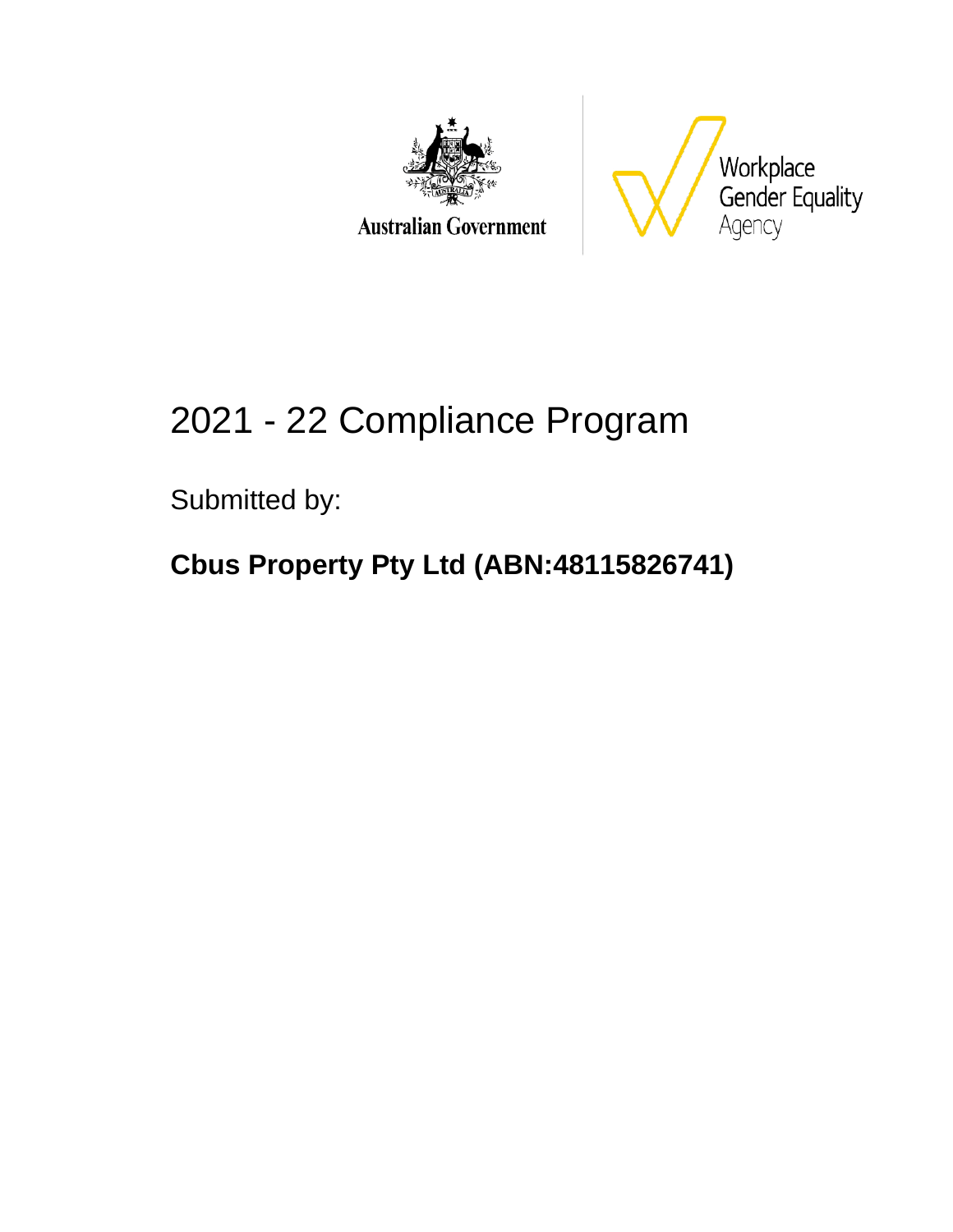### #Workplace overview

#### **Policies and strategies**

1: Do you have a formal policy and/or formal strategy in place that specifically supports gender equality in the following areas?

| Recruitment                                                            | Yes(Select all that apply) |
|------------------------------------------------------------------------|----------------------------|
| $$ Yes                                                                 | Policy<br><b>Strategy</b>  |
| Retention                                                              | Yes(Select all that apply) |
| $$ Yes                                                                 | <b>Strategy</b>            |
| Performance management processes                                       | Yes(Select all that apply) |
| $$ Yes                                                                 | Policy<br><b>Strategy</b>  |
| Promotions                                                             | Yes(Select all that apply) |
| $$ Yes                                                                 | <b>Strategy</b>            |
| Talent identification/identification of high<br>potentials             | Yes(Select all that apply) |
| $$ Yes                                                                 | <b>Strategy</b>            |
| Succession planning                                                    | Yes(Select all that apply) |
| $$ Yes                                                                 | <b>Strategy</b>            |
| Training and development                                               | Yes(Select all that apply) |
| $$ Yes                                                                 | Policy<br><b>Strategy</b>  |
| Key performance indicators for managers<br>relating to gender equality | Yes(Select all that apply) |
| $$ Yes                                                                 | Policy<br><b>Strategy</b>  |
|                                                                        |                            |

2: Do you have formal policy and/or formal strategy in place that support gender equality overall? Yes(Select all that apply)

| $$ Yes | Policy   |
|--------|----------|
|        | Strategy |

3: Does your organisation have any of the following targets to address gender equality in your workplace?

Reduce the gender pay gap Increase the number of women in leadership positions Increase the number of women in male-dominated roles Increase the number of men in female-dominated roles Increase the number of men taking parental leave Increase the number of men using flexible work arrangements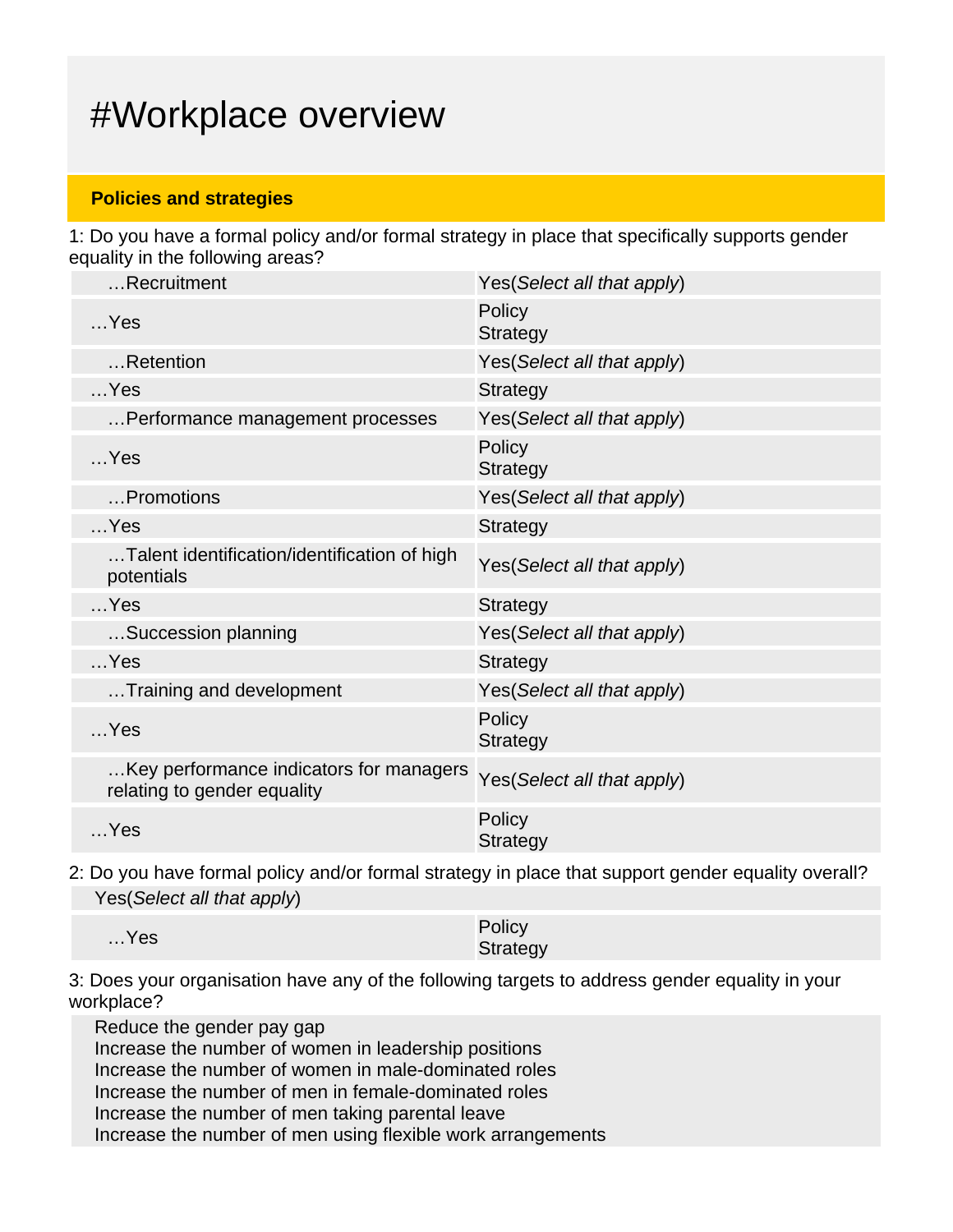4: If your organisation would like to provide additional information relating to your gender equality policies and strategies, please do so below.

#### **Governing bodies**

| 1: Does this organisation have a governing<br>body?                                                                               | Yes (Provide further details on the governing<br>body(ies) and its composition) |
|-----------------------------------------------------------------------------------------------------------------------------------|---------------------------------------------------------------------------------|
| 1.1: What is the name of your governing body?                                                                                     | <b>Cbus Property Board of Directors</b>                                         |
| 1.2: What type of governing body does this<br>organisation have?                                                                  | <b>Board of directors</b>                                                       |
| 1.3: How many members are on the governing<br>body and who holds the predominant Chair<br>position?                               |                                                                                 |
| Chairs                                                                                                                            |                                                                                 |
| Female                                                                                                                            | $\mathbf 1$                                                                     |
| Male                                                                                                                              | $\overline{0}$                                                                  |
| Non-binary                                                                                                                        | $\overline{0}$                                                                  |
| Members                                                                                                                           |                                                                                 |
| Female                                                                                                                            | $\mathbf{1}$                                                                    |
| Male                                                                                                                              | 5                                                                               |
| Non-binary                                                                                                                        | $\overline{0}$                                                                  |
| 1.4: Do you have a formal selection policy<br>and/or formal selection strategy for this<br>organisation's governing body members? | No(Select all that apply)                                                       |
|                                                                                                                                   | Do not have control over governing<br>body/appointments                         |
| 1.5: Has a target been set to increase the<br>representation of women on this governing<br>body?                                  | No(Select all that apply)                                                       |
|                                                                                                                                   | Do not have control over governing<br>body/appointments                         |
|                                                                                                                                   | All appointments to our board are made by the<br>parent company, United Super.  |
| 1.6: Do you have a formal policy and/or formal<br>strategy in place on the gender composition of<br>your governing body?          | No                                                                              |
|                                                                                                                                   | Other (provide details)                                                         |
|                                                                                                                                   | All appointments to our board are made by the<br>parent company, United Super.  |
| 1.1.a.3: How many members are on the<br>governing body and who holds the predominant<br>Chair position?                           |                                                                                 |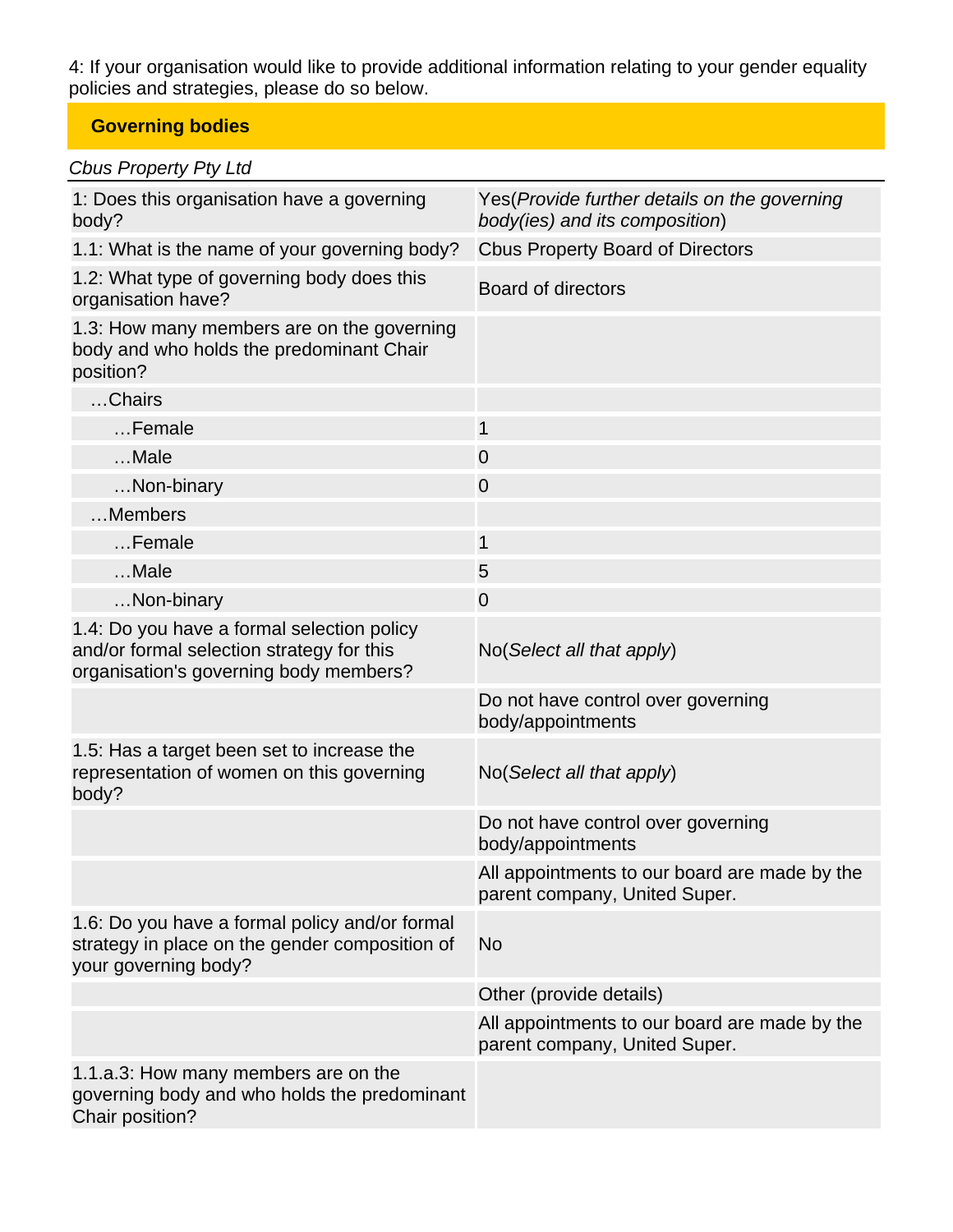2: If your organisation would like to provide additional information relating to governing bodies and gender equality in your workplace, do so below.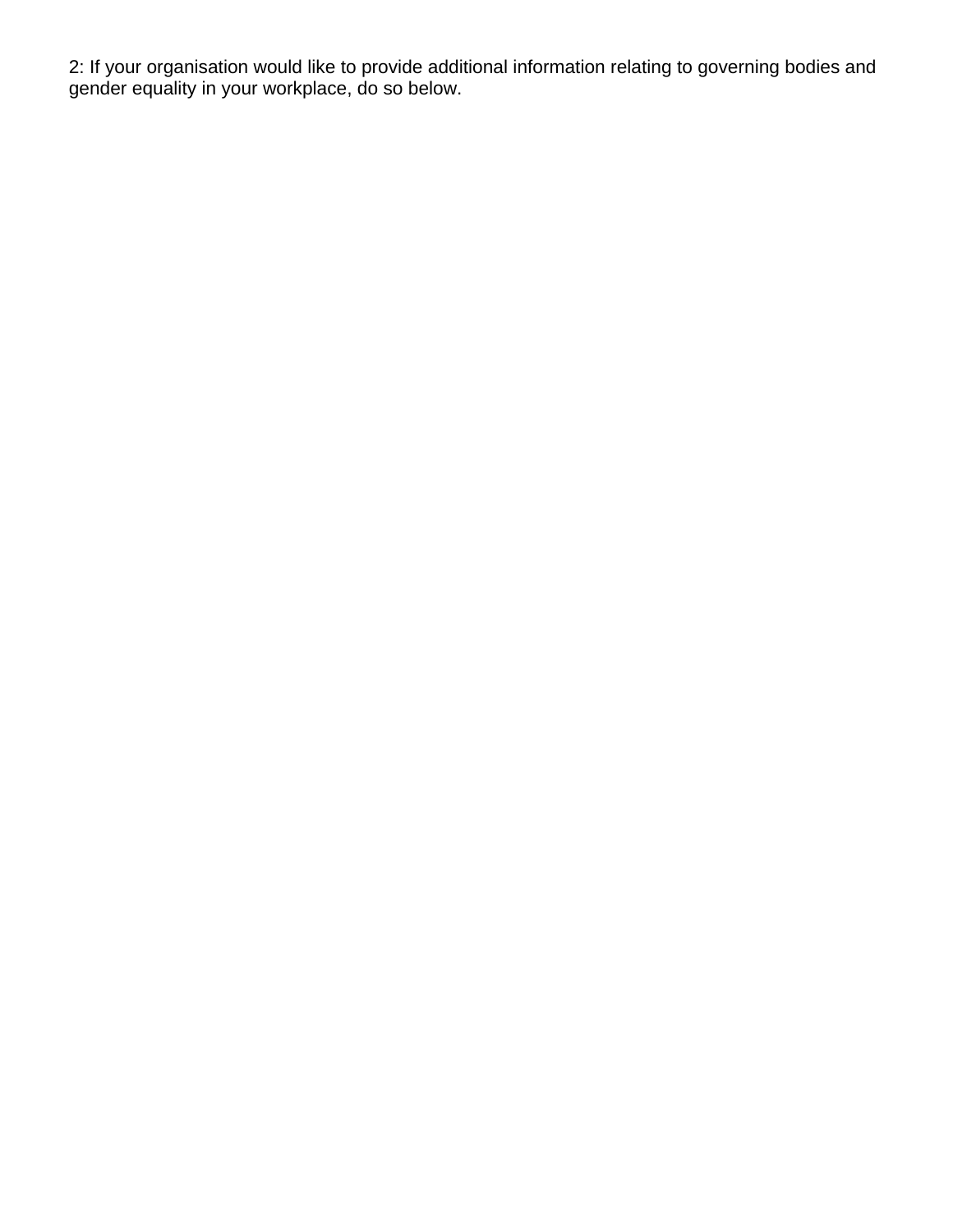## #Action on gender equality

#### **Gender pay gaps**

1: Do you have a formal policy and/or formal strategy on remuneration generally? Yes(Select all that apply)

| $$ Yes                                                                                               | Policy<br><b>Strategy</b>                                                                                                                                                                                                                                                                                                                                                                                                                                              |
|------------------------------------------------------------------------------------------------------|------------------------------------------------------------------------------------------------------------------------------------------------------------------------------------------------------------------------------------------------------------------------------------------------------------------------------------------------------------------------------------------------------------------------------------------------------------------------|
| 1.1: Are specific pay equity objectives<br>included in your formal policy and/or formal<br>strategy? | Yes (Select all that apply)                                                                                                                                                                                                                                                                                                                                                                                                                                            |
| …Yes                                                                                                 | To achieve gender pay equity<br>To ensure no gender bias occurs at any point in<br>the remuneration review process (for example at<br>commencement, at annual salary reviews,<br>out-of-cycle pay reviews, and performance<br>reviews)<br>To ensure managers are held accountable for<br>pay equity outcomes<br>To be transparent about pay scales and/or<br>salary bands<br>To implement and/or maintain a transparent and<br>rigorous performance assessment process |

- 2: What was the snapshot date used for your Workplace Profile? 30-Apr-2021
- 3: Does your organisation publish its organisation-wide gender pay gap? Yes(Select all that apply.)

| Shared internally with employees | $$ Yes | Shared internally with governing body members<br>Shared externally |
|----------------------------------|--------|--------------------------------------------------------------------|
|----------------------------------|--------|--------------------------------------------------------------------|

4: Do you give WGEA permission to publicly publish your organisation-wide gender pay gap? Yes

5: If your organisation would like to provide additional information relating to gender pay gaps in your workplace, please do so below.

#### **Employer action on pay equity**

1: Have you analysed your payroll to determine if there are any remuneration gaps between women and men (e.g. conducted a gender pay gap analysis)?

Yes(Provide further details on the most recent gender remuneration gap analysis that was undertaken.)

1.1: When was the most recent gender T.T. When was the most recent genuer<br>remuneration gap analysis undertaken?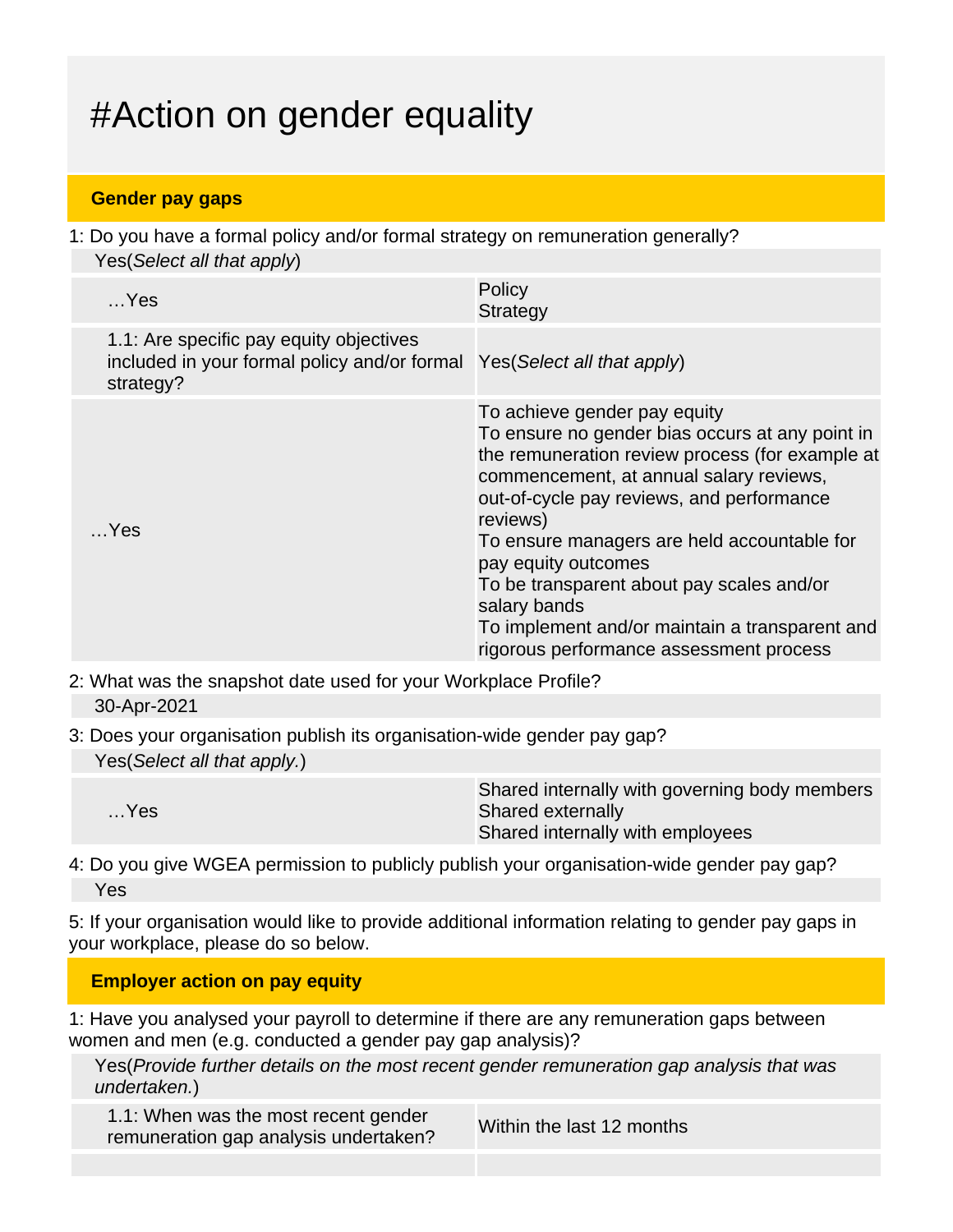| 1.2: Did you take any actions as a result of<br>your gender remuneration gap analysis?                                                                                    | Yes(Select all that apply)                                                                                                                                                                                                                                                                                                                                                                                                                                             |
|---------------------------------------------------------------------------------------------------------------------------------------------------------------------------|------------------------------------------------------------------------------------------------------------------------------------------------------------------------------------------------------------------------------------------------------------------------------------------------------------------------------------------------------------------------------------------------------------------------------------------------------------------------|
| 1.2: Did you take any actions as a result of your<br>gender remuneration gap analysis?                                                                                    | Created a pay equity strategy or action plan<br>Identified cause/s of the gaps<br>Reviewed remuneration decision-making<br>processes<br>Analysed commencement salaries by gender to<br>ensure there are no pay gaps<br>Analysed performance pay to ensure there is no<br>gender bias (including unconscious bias)<br>Analysed performance ratings to ensure there is<br>no gender bias (including unconscious bias)<br>Set targets to reduce any organisation-wide gap |
| Yes                                                                                                                                                                       | Reported pay equity metrics (including gender<br>pay gaps) to the governing body<br>Reported pay equity metrics (including gender<br>pay gaps) to the executive<br>Trained people-managers in addressing gender<br>bias (including unconscious bias)<br>Corrected like-for-like gaps<br>Reported pay equity metrics (including gender<br>pay gaps) to all employees<br>Reported pay equity metrics (including gender<br>pay gaps) externally                           |
| 1.3: You may provide details below on the<br>type of gender remuneration gap analysis<br>that has been undertaken (for example<br>like-for-like and/or organisation-wide) | Salary benchmarking process was undertaken<br>and presented to the Remuneration Committee<br>and then to the Board to ensure equality of pay<br>and alignment to industry benchmarks.                                                                                                                                                                                                                                                                                  |

2: For organisations with partnership structures: Have you undertaken a gender remuneration gap analysis ('gender pay gap analysis') in the current reporting period to determine if there are any remuneration gaps between women partners and men partners in your organisation?

3: If your organisation would like to provide additional information relating to employer action on pay equity in your workplace, please do so below.

#### **Employee consultation**

1: Have you consulted with employees on issues concerning gender equality in your workplace during the reporting period?

Yes(Provide further details on the employee consultation process.)

| 1.1: How did you consult employees? | Survey<br>Consultative committee or group<br><b>Exit interviews</b><br>Performance discussions |
|-------------------------------------|------------------------------------------------------------------------------------------------|
| 1.2: Who did you consult?           | <b>ALL staff</b>                                                                               |

2: Do you have a formal policy and/or formal strategy in place on consulting employees about gender equality?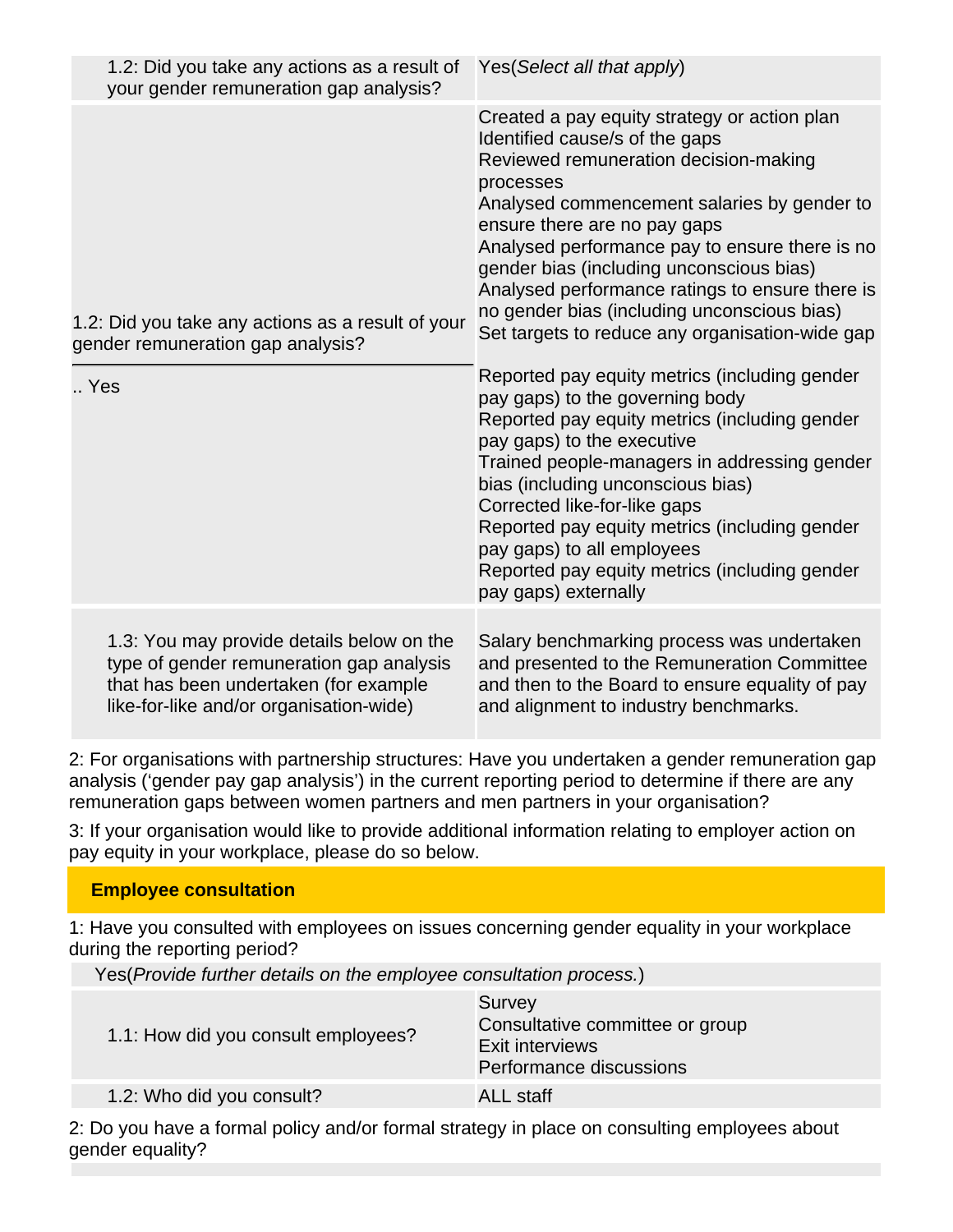Yes(Select all that apply.)

…Yes Policy Policy Product in the Policy Policy Product in the Policy Product in the Policy Product in the Policy Product in the Policy Product in the Policy Product in the Policy Product in the Policy Product in the Polic **Strategy** 

#### 3: On what date did your organisation share your previous year's public reports with employees? 1-Sep-2021

4: Does your organisation have shareholders?

No

5: Have you shared previous Executive Summary and Benchmark reports with the governing body?

Yes

6: If your organisation would like to provide additional information relating to employee consultation on gender equality in your workplace, please do so below.

We have a renewed Diversity and Inclusion policy and initiatives to ensure gender equality continues to be our focus. Our staff engagement survey focuses on D&I and allows staff to provide feedback. We embed focus on D&I across all conversations with people and within our work practices.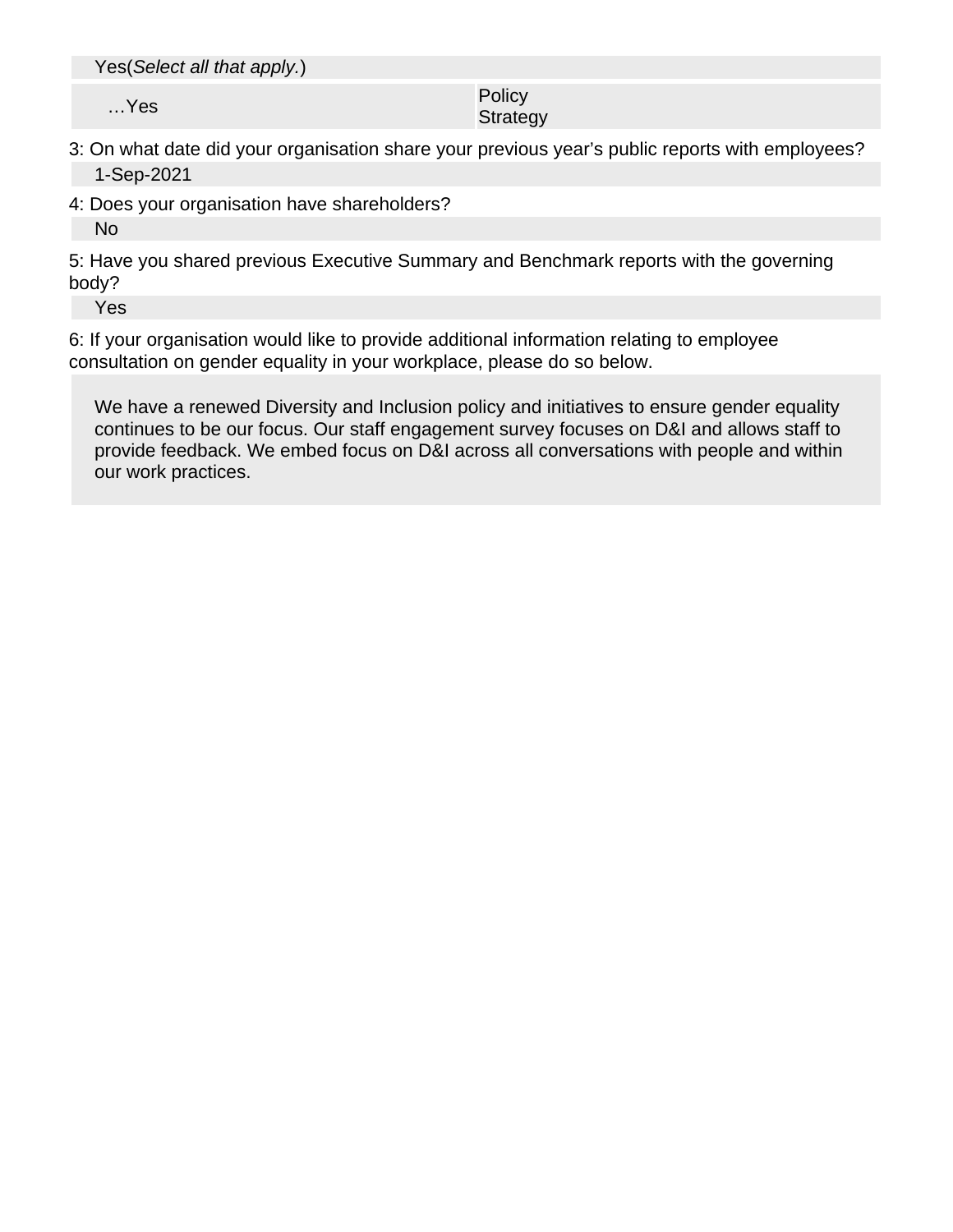### #Flexible work

#### **Flexible working**

1: Do you have a formal policy and/or formal strategy on flexible working arrangements? Yes(Select all that apply)

| $$ Yes                                                                                                           | Policy<br>Strategy |
|------------------------------------------------------------------------------------------------------------------|--------------------|
| A business case for flexibility has been<br>established and endorsed at the leadership<br>level                  | Yes                |
| Leaders are visible role models of flexible<br>working                                                           | Yes                |
| Flexible working is promoted throughout<br>the organisation                                                      | Yes                |
| Targets have been set for engagement in<br>flexible work                                                         | Yes                |
| Targets have been set for men's<br>engagement in flexible work                                                   | Yes                |
| Leaders are held accountable for improving Yes<br>workplace flexibility                                          |                    |
| Manager training on flexible working is<br>provided throughout the organisation                                  | Yes                |
| Employee training is provided throughout<br>the organisation                                                     | Yes                |
| Team-based training is provided<br>throughout the organisation                                                   | Yes                |
| Employees are surveyed on whether they<br>have sufficient flexibility                                            | Yes                |
| The organisation's approach to flexibility is<br>integrated into client conversations                            | Yes                |
| The impact of flexibility is evaluated (e.g.<br>reduced absenteeism, increased employee<br>engagement)           | Yes                |
| Metrics on the use of, and/or the impact of,<br>flexibility measures are reported to key<br>management personnel | Yes                |
| Metrics on the use of, and/or the impact of,<br>flexibility measures are reported to the<br>governing body       | Yes                |
|                                                                                                                  |                    |

2: Do you offer any of the following flexible working options to MANAGERS in your workplace? ... Flexible hours of work Yes(Select one option only)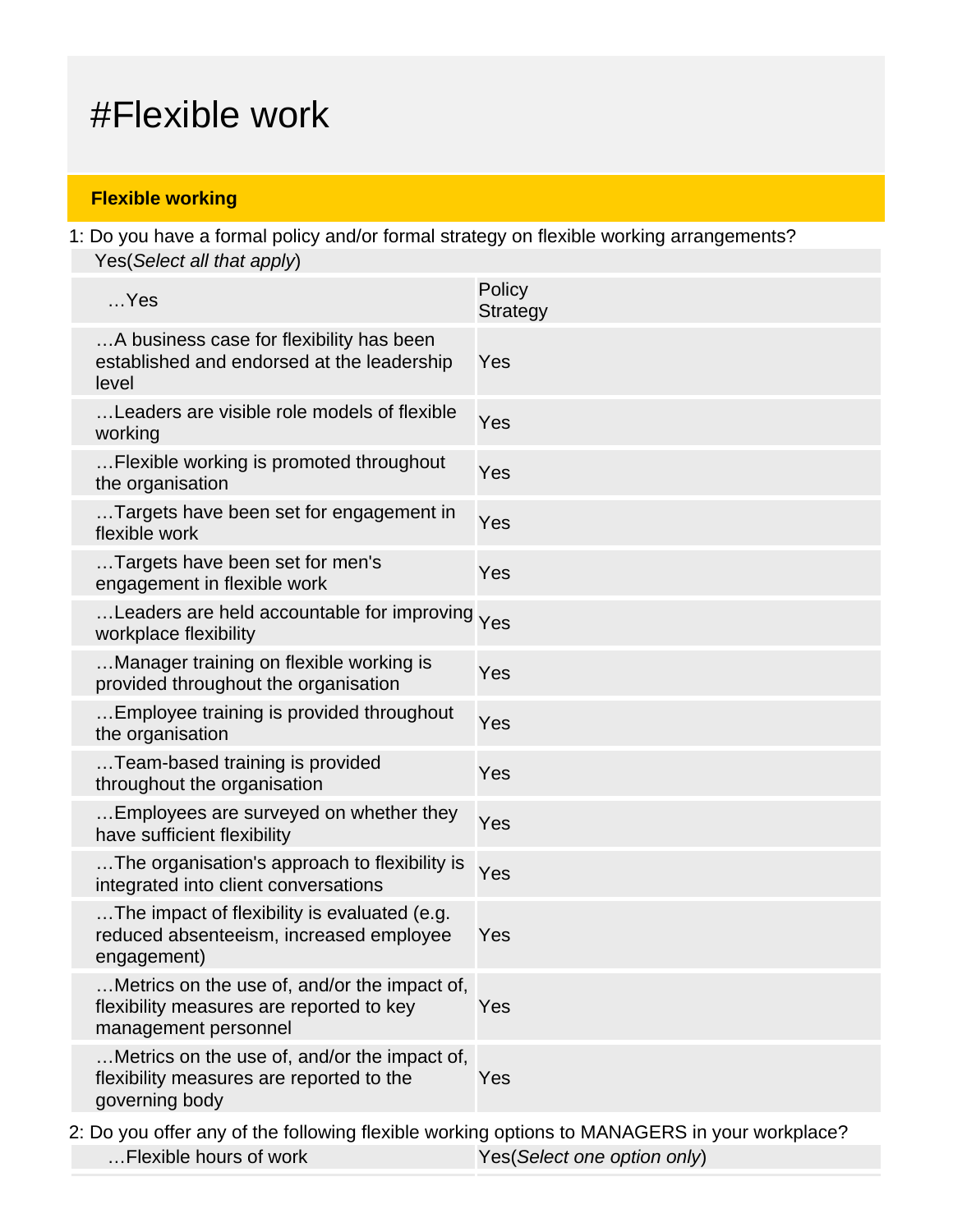| $$ Yes                                 | SAME options for women and men(Select all<br>that apply)       |
|----------------------------------------|----------------------------------------------------------------|
| SAME options for women and men         | Formal options are available<br>Informal options are available |
| Compressed working weeks               | Yes(Select one option only)                                    |
| $$ Yes                                 | SAME options for women and men(Select all<br>that apply)       |
| SAME options for women and men         | Formal options are available<br>Informal options are available |
| $$ Time-in-lieu                        | Yes(Select one option only)                                    |
| $$ Yes                                 | SAME options for women and men(Select all<br>that apply)       |
| SAME options for women and men         | Formal options are available<br>Informal options are available |
| Telecommuting (e.g. working from home) | Yes(Select one option only)                                    |
| $$ Yes                                 | SAME options for women and men(Select all<br>that apply)       |
| SAME options for women and men         | Formal options are available<br>Informal options are available |
| Part-time work                         | Yes(Select one option only)                                    |
| $$ Yes                                 | SAME options for women and men(Select all<br>that apply)       |
| SAME options for women and men         | Formal options are available                                   |
| Job sharing                            | Yes(Select one option only)                                    |
| $$ Yes                                 | SAME options for women and men(Select all<br>that apply)       |
| SAME options for women and men         | Formal options are available                                   |
| Carer's leave                          | Yes(Select one option only)                                    |
| $$ Yes                                 | SAME options for women and men(Select all<br>that apply)       |
| SAME options for women and men         | Formal options are available<br>Informal options are available |
| Purchased leave                        | Yes(Select one option only)                                    |
| $$ Yes                                 | SAME options for women and men(Select all<br>that apply)       |
| SAME options for women and men         | Formal options are available                                   |
| Unpaid leave                           | Yes(Select one option only)                                    |
| $$ Yes                                 | SAME options for women and men(Select all<br>that apply)       |
| SAME options for women and men         | Formal options are available                                   |
|                                        |                                                                |

3: Are your flexible working arrangement options for NON-MANAGERS the same as the options for managers above?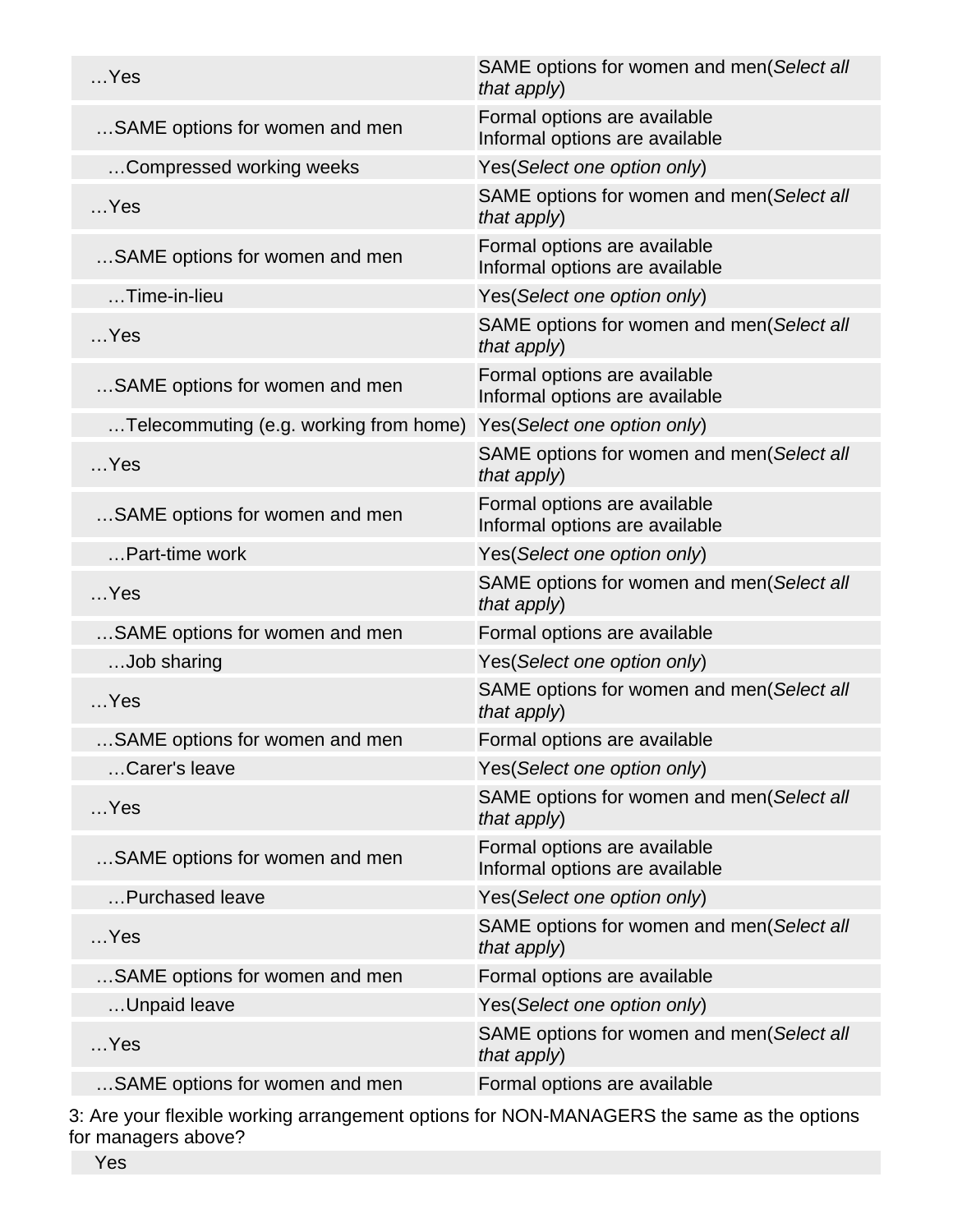4: Has your organisation implemented an 'all roles flex' approach to flexible work? Yes

5: Did you see an increase, overall, in the approval of FORMAL flexible working arrangements for your workforce during the 2021-22 reporting period?

Yes, for both women and men

6: If your workplace includes hybrid teams (i.e. some employees in a team work remotely while other employees in a team work at the organisation's usual workplace), have any of the following measures been utilised to ensure the fair treatment of all employees regardless of work location?

Employee performance is measured by performance and not presenteeism Training for managers on how to work with flexible and remote/hybrid teams Training for non-managers on how to work with flexible and remote/hybrid teams

Training for all employees on how to work with flexible and remote/hybrid teams

7: If your organisation would like to provide additional information relating to flexible working and gender equality in your workplace, including specific changes due to the impact of the COVID-19 pandemic on your workplace, please do so below.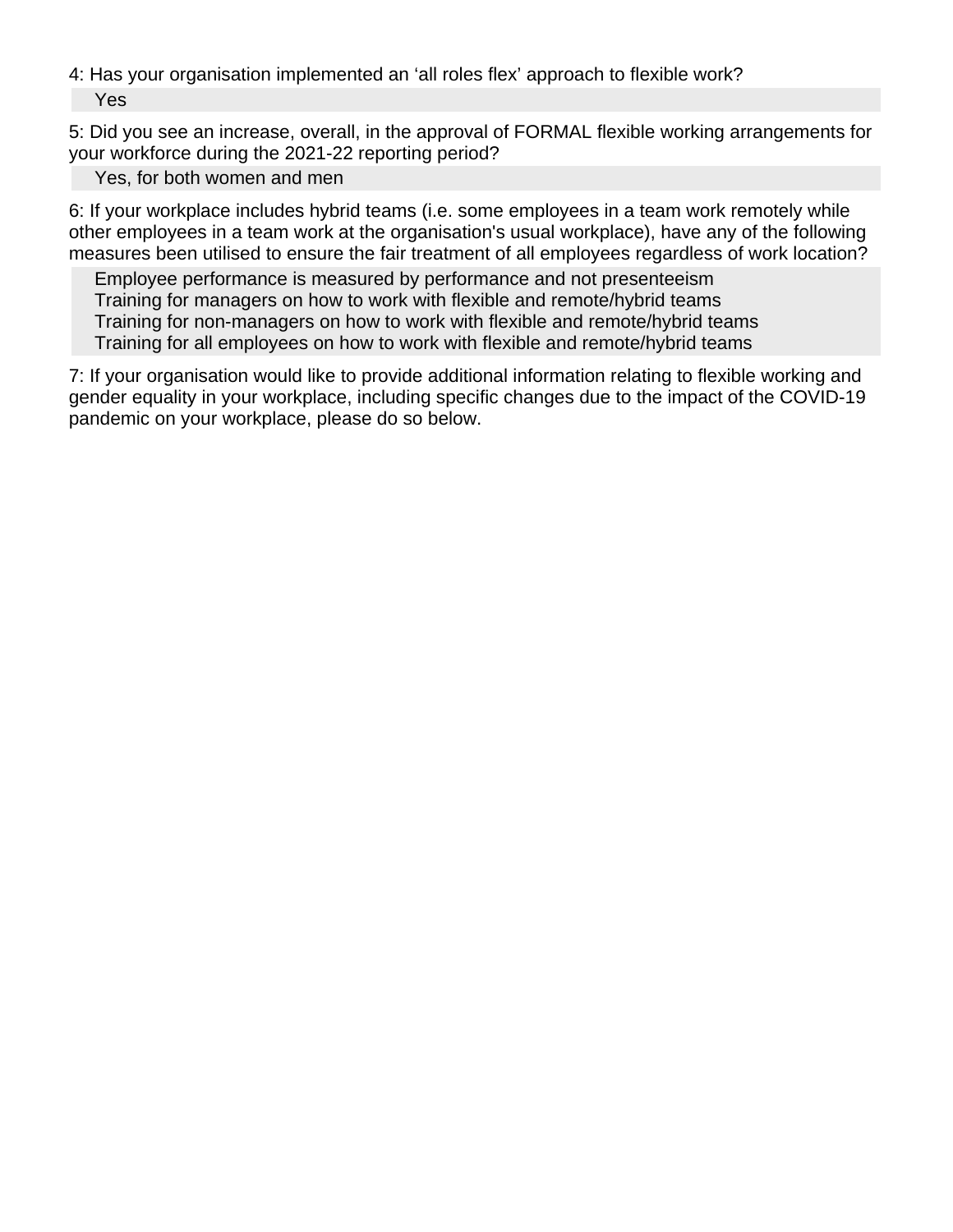## #Employee support

#### **Paid parental leave**

1: Do you provide employer funded paid parental leave regardless of carer's status (i.e. primary/secondary) in addition to any government funded parental leave scheme?

Yes, we offer employer funded parental leave that is gender equal (without using the primary/secondary carer definition)

| 1.1: Please indicate whether your<br>employer-funded paid parental leave is<br>available to:                                                                                         | All, regardless of gender         |
|--------------------------------------------------------------------------------------------------------------------------------------------------------------------------------------|-----------------------------------|
| 1.2: Please indicate whether your<br>employer-funded paid parental leave<br>covers:                                                                                                  | <b>Birth</b><br>Adoption          |
| 1.3: How do you pay employer funded paid<br>parental leave?                                                                                                                          | Paying the employee's full salary |
| 1.4: Do you pay superannuation<br>contribution to your carers while they are on Yes, on employer funded parental leave<br>parental leave?                                            |                                   |
| 1.5: How many weeks (minimum) of<br>employer funded paid parental leave is<br>provided?                                                                                              | 20                                |
| 1.6: What proportion of your total workforce<br>has access to employer funded paid<br>parental leave, including casuals?                                                             | 91-100%                           |
| 1.7: Do you require carers to work for the<br>organisation for a certain amount of time (a<br>qualifying period) before they can access<br>employer funded parental leave?           | Yes                               |
| 1.7.1: How long is the qualifying period?                                                                                                                                            | 12                                |
| 1.8: Do you require carers to take employer<br>funded paid parental leave within a certain<br>time period after the birth, adoption,<br>surrogacy and/or stillbirth?                 | Yes                               |
| 1.8: Do you require carers to take employer<br>funded paid parental leave within a certain time<br>period after the birth, adoption, surrogacy and/or Within 6 months<br>stillbirth? |                                   |
|                                                                                                                                                                                      |                                   |

.. Yes

2: If your organisation would like to provide additional information relating to paid parental leave and gender equality in your workplace, please do so below.

**Support for carers**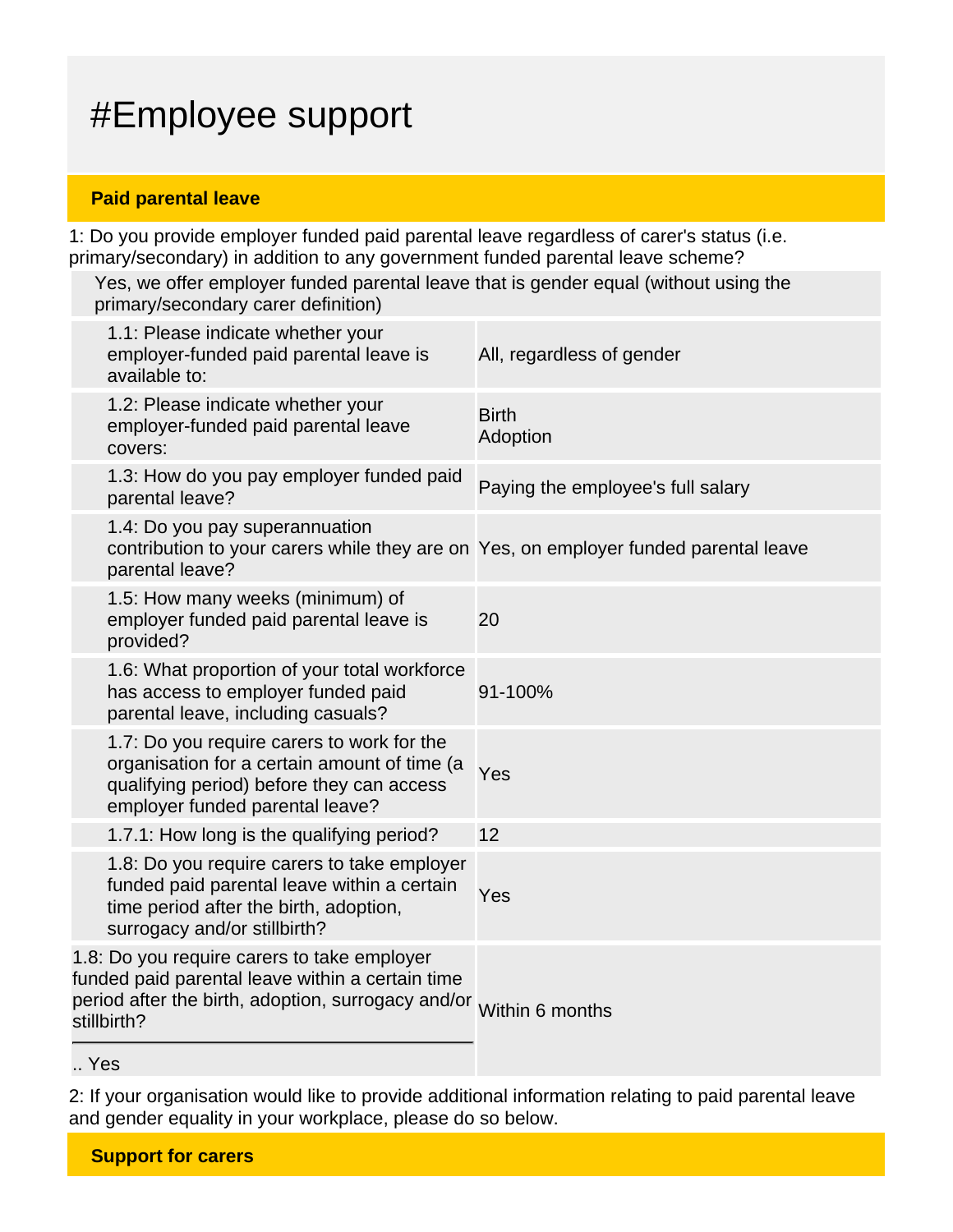1: Do you have a formal policy and/or formal strategy to support employees with family or caring responsibilities?

Yes(Select all that apply)

…Yes Policy

2: Do you offer any of the following support mechanisms for employees with family or caring responsibilities?

| Employer subsidised childcare                                                                    | No(You may specify why the above support<br>mechanism is not available to your employees.) |
|--------------------------------------------------------------------------------------------------|--------------------------------------------------------------------------------------------|
| $$ No                                                                                            | Other (provide details)                                                                    |
| On-site childcare                                                                                | No(You may specify why the above support<br>mechanism is not available to your employees.) |
| $$ No                                                                                            | Insufficient resources/expertise                                                           |
| Breastfeeding facilities                                                                         | Yes (Please indicate the availability of this<br>support mechanism.)                       |
| $$ Yes                                                                                           | Available at ALL worksites                                                                 |
| Childcare referral services                                                                      | No(You may specify why the above support<br>mechanism is not available to your employees.) |
| $$ No                                                                                            | Other (provide details)                                                                    |
| Internal support networks for parents                                                            | Yes(Please indicate the availability of this<br>support mechanism.)                        |
| $$ Yes                                                                                           | Available at ALL worksites                                                                 |
| Return to work bonus (only select if this<br>bonus is not the balance of paid parental<br>leave) | No(You may specify why the above support<br>mechanism is not available to your employees.) |
| $$ No                                                                                            | Other (provide details)                                                                    |
| Information packs for new parents and/or<br>those with elder care responsibilities               | No(You may specify why the above support<br>mechanism is not available to your employees.) |
| $$ No                                                                                            | Other (provide details)                                                                    |
| Referral services to support employees<br>with family and/or caring responsibilities             | No(You may specify why the above support<br>mechanism is not available to your employees.) |
| $$ No                                                                                            | Other (provide details)                                                                    |
| Targeted communication mechanisms<br>(e.g. intranet/forums)                                      | Yes(Please indicate the availability of this<br>support mechanism.)                        |
| $$ Yes                                                                                           | Available at ALL worksites                                                                 |
| Support in securing school holiday care                                                          | No(You may specify why the above support<br>mechanism is not available to your employees.) |
| $$ No                                                                                            | Insufficient resources/expertise                                                           |
| Coaching for employees on returning to<br>work from paid parental leave                          | Yes(Please indicate the availability of this<br>support mechanism.)                        |
| $$ Yes                                                                                           | Available at ALL worksites                                                                 |
| Parenting workshops targeting mothers                                                            | Yes (Please indicate the availability of this<br>support mechanism.)                       |
|                                                                                                  |                                                                                            |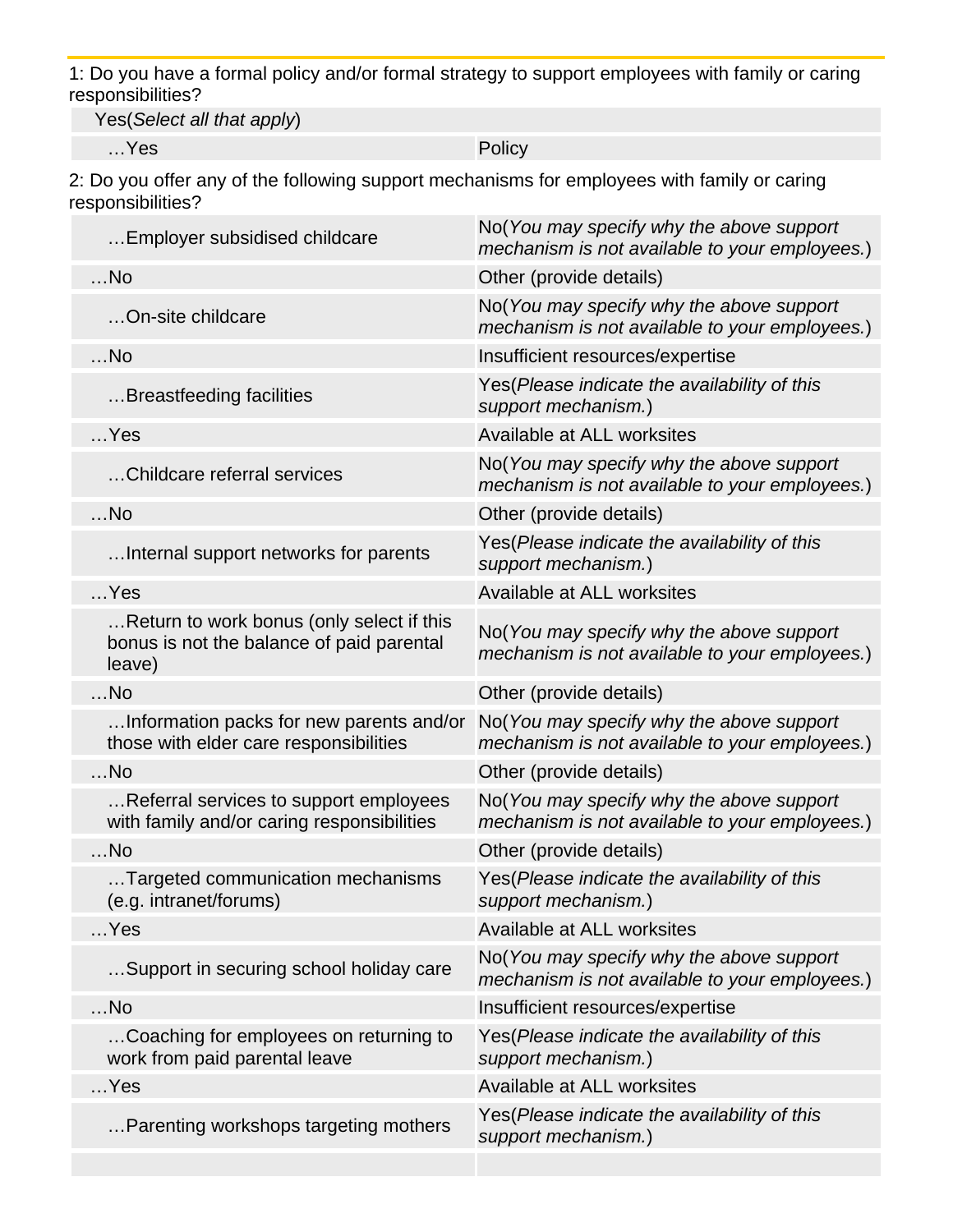| $$ Yes                                | Available at ALL worksites                                           |
|---------------------------------------|----------------------------------------------------------------------|
| Parenting workshops targeting fathers | Yes (Please indicate the availability of this<br>support mechanism.) |
| $$ Yes                                | Available at ALL worksites                                           |
| Other (provide details)               | No                                                                   |

3: If your organisation would like to provide additional information relating to support for carers in your workplace, please do so below.

#### **Sex-based harassment and discrimination**

1: Do you have a formal policy and/or formal strategy on sex-based harassment and discrimination prevention?

Yes(Select all that apply)

| $$ Yes                                                                                                                                            | Policy |
|---------------------------------------------------------------------------------------------------------------------------------------------------|--------|
| 1.1: Do you provide a grievance process in<br>any sex-based harasssment and<br>discrimination prevention formal policy<br>and/or formal strategy? | Yes    |

2: Do you provide training on sex-based harassment and discrimination prevention to the following groups?

| All managers  | Yes (Please indicate how often is this training<br>provided (select all that apply):) |
|---------------|---------------------------------------------------------------------------------------|
| $$ Yes        | At induction<br>At least annually                                                     |
| All employees | Yes (Please indicate how often is this training<br>provided (select all that apply):) |
| $$ Yes        | At induction<br>At least annually                                                     |

3: If your organisation would like to provide additional information relating to sex-based harassment and discrimination, please do so below.

1: Do you have a formal policy and/or formal strategy to support employees who are experiencing family or domestic violence?

Yes(Select all that apply)

…Yes Policy

2: Other than a formal policy and/or formal strategy, do you have the following support mechanisms in place to support employees who are experiencing family or domestic violence?

| Employee assistance program (including<br>access to psychologist, chaplain or<br>counsellor) | Yes |
|----------------------------------------------------------------------------------------------|-----|
| Training of key personnel                                                                    | Yes |
| A domestic violence clause is in an<br>enterprise agreement or workplace<br>agreement        | Yes |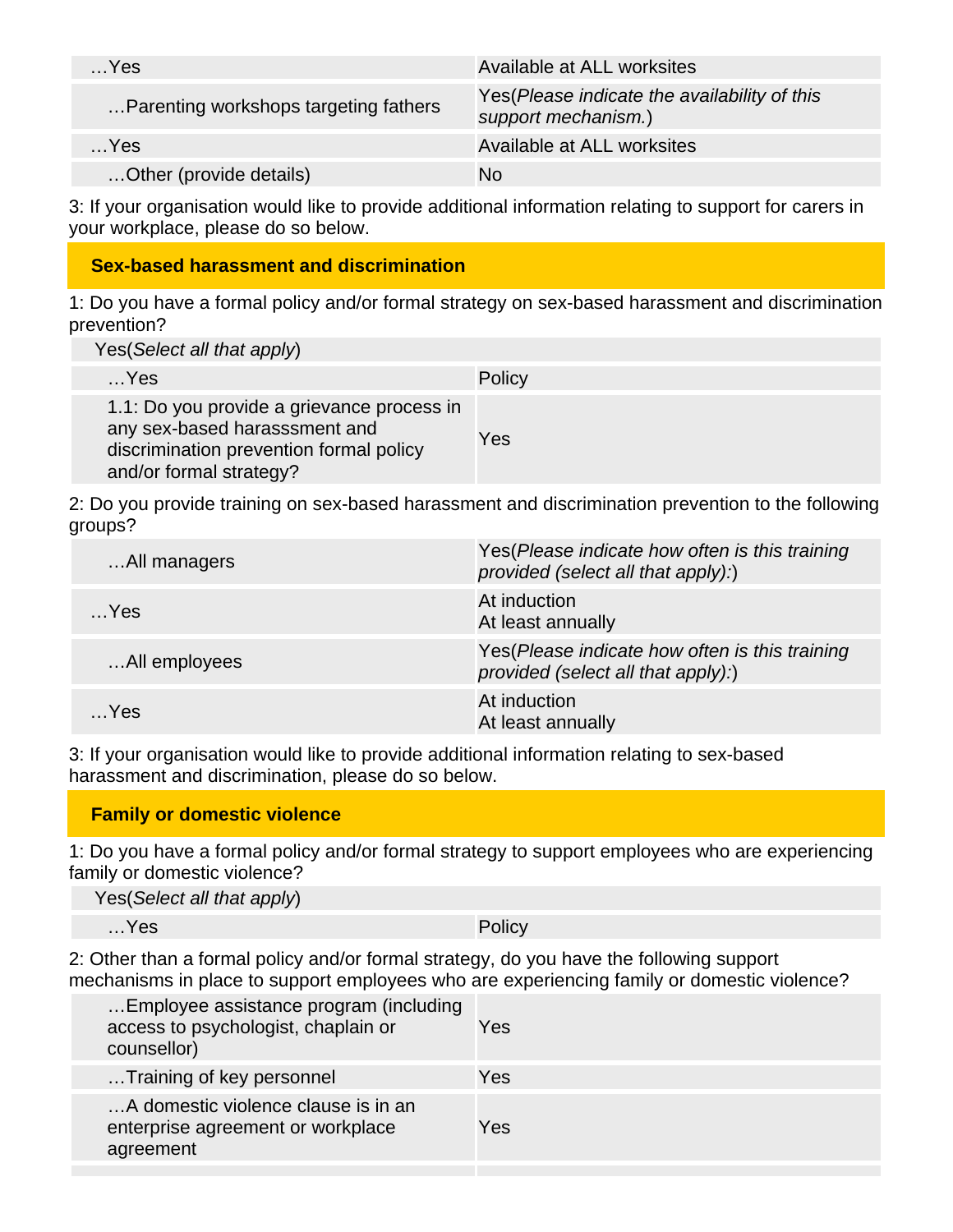| Workplace safety planning                                                                                                   | Yes                                 |
|-----------------------------------------------------------------------------------------------------------------------------|-------------------------------------|
| Access to paid domestic violence leave<br>(contained in an enterprise/workplace<br>agreement)                               | Yes(Is the leave period unlimited?) |
| $$ Yes                                                                                                                      | <b>No</b>                           |
| : How many days of paid domestic violence<br>leave (contained in an enterprise/workplace 5<br>agreement) are provided?      |                                     |
| Access to unpaid domestic violence leave<br>(contained in an enterprise/workplace<br>agreement)                             | Yes(Is the leave period unlimited?) |
| $$ Yes                                                                                                                      | Yes                                 |
| Access to paid domestic violence leave<br>(not contained in an enterprise/workplace<br>agreement)                           | Yes(Is the leave period unlimited?) |
| $$ Yes                                                                                                                      | <b>No</b>                           |
| : How many days of paid domestic violence<br>leave (not contained in an<br>enterprise/workplace agreement) are<br>provided? | 5                                   |
| Access to unpaid leave                                                                                                      | Yes(Is the leave period unlimited?) |
| $$ Yes                                                                                                                      | Yes                                 |
| Confidentiality of matters disclosed                                                                                        | Yes                                 |
| Referral of employees to appropriate<br>domestic violence support services for<br>expert advice                             | Yes                                 |
| Protection from any adverse action or<br>discrimination based on the disclosure of<br>domestic violence                     | Yes                                 |
| Flexible working arrangements                                                                                               | Yes                                 |
| Provision of financial support (e.g.<br>advance bonus payment or advanced pay)                                              | Yes                                 |
| Offer change of office location                                                                                             | Yes                                 |
| Emergency accommodation assistance                                                                                          | Yes                                 |
| Access to medical services (e.g. doctor or Yes<br>nurse)                                                                    |                                     |
| Other (provide details)                                                                                                     | <b>No</b>                           |

3: If your organisation would like to provide additional information relating to family and domestic violence affecting your workplace, please do so below.